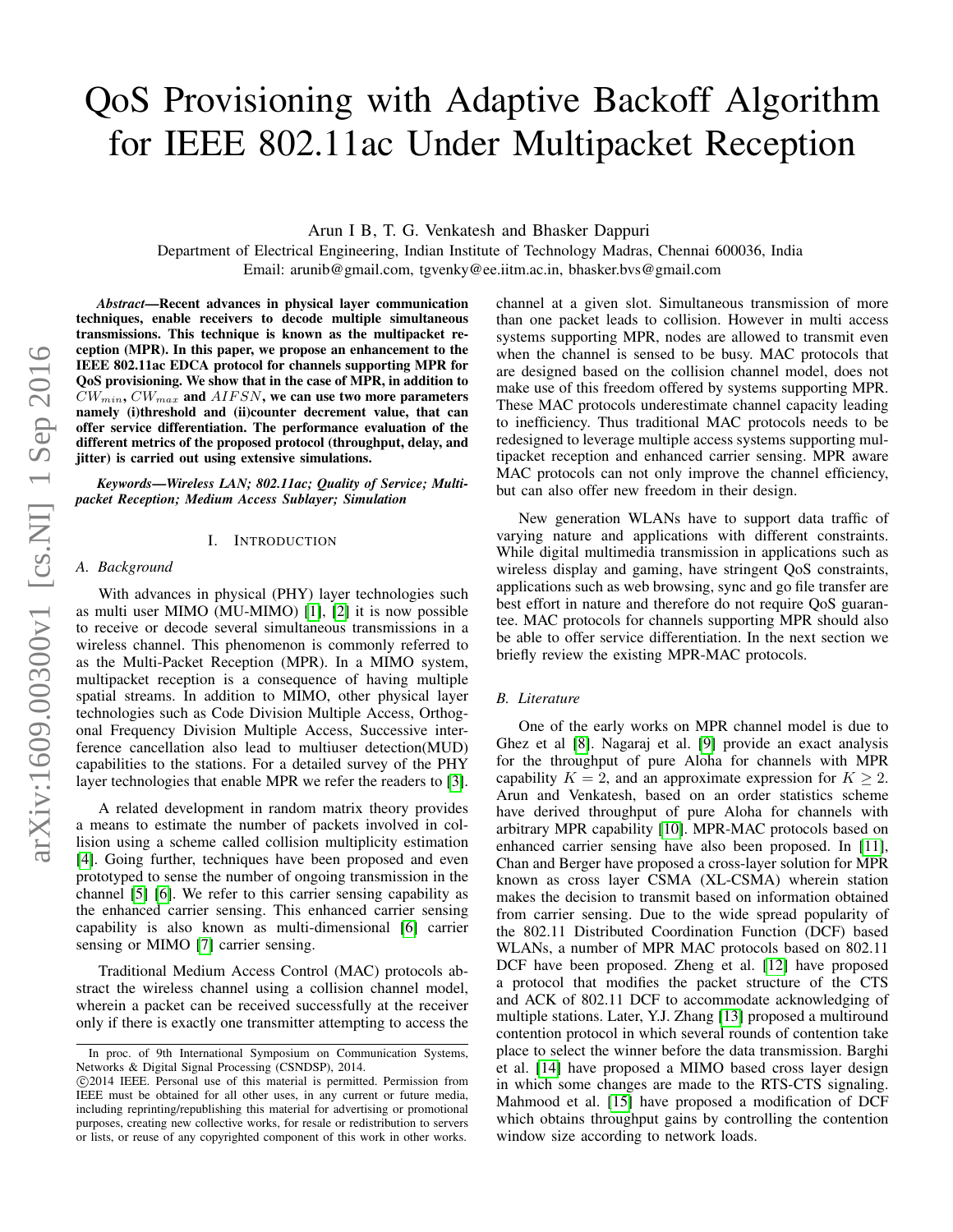Recently Babich and Commiso [\[16\]](#page-4-15) have proposed a generalization of 802.11 DCF to the MPR channels. In this threshold based protocol the backoff counter is frozen only when the number of ongoing transmissions in the channel is greater than a threshold. The ACK aware protocol of [\[17\]](#page-4-16) is similar to the threshold based protocol in the sense that the node freezes its counter when the number of ongoing transmission is greater than a threshold. However the decrement process resumes when the channel is completely idle. In an earlier work we have proposed an adaptive backoff algorithm for the IEEE 802.11 DCF for MPR wireless channels [\[18\]](#page-4-17). It is shown that under a wide range of parameters our adaptive algorithm improves the throughput and delay performance of the IEEE 802.11 DCF.

MPR MAC protocols supporting QoS (Quality of Service) provisioning have been proposed in the past. A protocol named Multi Reservation Multiple Access (MRMA) was proposed by Hui Chen et al. [\[19\]](#page-4-18). The authors propose a centralized reservation scheme for channel access which provides QoS for multimedia traffic. The upcoming Wireless LAN standard 802.11ac, which supports optional MU-MIMO [\[20\]](#page-4-19), an MPR enabling technology, uses Enhanced Distributed Channel Access (EDCA) for medium access. EDCAF (EDCA Function) is an extension of DCF to support priority traffic.

In this paper, we propose an enhancement to the IEEE 802.11ac EDCA protocol for channels supporting MPR for QoS provisioning. The modified protocol incorporates an adaptive backoff mechanism that decrements the backoff counter value as a function of number of ongoing transmissions in the channel. We show that in the case of MPR channels, in addition to  $CW_{min}$ ,  $CW_{max}$ , and  $AIFSN$ , we can use two more parameters namely (i) threshold and (ii) Counter decrementation value, that can offer service differentiation. Our protocol operates in a fully distributed fashion and do not require any form of centralized coordination.

The remainder of the paper is organized as follows. Section [II](#page-1-0) describes the MPR channel and network models. In Section [III,](#page-1-1) we briefly review the adaptive backoff scheme. The proposed enhancements to the 802.11ac for MPR channels is discussed in section [IV.](#page-2-0) In Section [V,](#page-2-1) the simulation setup and the performance evaluation of the proposed protocol is presented. Section [VI](#page-4-20) concludes the paper.

### II. SYSTEM MODEL

#### <span id="page-1-0"></span>*A. Channel Models*

The MPR channel models which are widely used in literature include the k- MPR channel model and the generalized MPR channel model. In a  $k$  - MPR channel, as long as the number of packets transmitted is not greater than  $k$ , a node will be able to receive all packets without loss. In case the number of transmissions exceeds k, collision occurs and nodes will not be able to receive any of the packets. Suppose  $\zeta$  denotes the number of concurrent transmissions in a collision domain,

$$
\Pr(\text{Success}) = \begin{cases} 1 & \text{if } \zeta \le k \\ 0 & \text{if } \zeta > k \end{cases}
$$

In nutshell, in a  $k$ -MPR channel, either all transmissions are successful or none of them are successful. Such a case occurs when the probability of successful reception directly depends on the interference level at the receiver (SINR). In more generalized MPR channel due to Ghez et al. [\[8\]](#page-4-7), a node will be able to receive m out of n transmissions ( $m \le n$ ) with certain nonzero probability. However we adopt the simpler  $k$ -MPR channel in our work.

### *B. Network Model*

We consider an ad-hoc wireless network in which nodes operates in a distributed manner. Every node is equipped with receivers capable of receiving up to  $k$  transmissions concurrently without error. Nodes are assumed to be halfduplex; i.e. it is not possible for a node to transmit and receive simultaneously. We further assume that all nodes can perform enhanced carrier sensing, i.e. non-transmitting nodes have the capability to estimate accurately the number of ongoing transmissions.

## <span id="page-1-1"></span>III. IEEE 802.11 DCF BASED ADAPTIVE BACKOFF ALGORITHM

In this section, we briefly explain the adaptive backoff algorithm [\[18\]](#page-4-17), which is required to understand the proposed enhancement to IEEE 802.11ac protocol for QoS provisioning under MPR. The basis of the IEEE 802.11 DCF protocol is the CSMA/CA (Carrier Sense Multiple Access/Collision Avoidance) scheme with binary exponential backoff [\[21\]](#page-4-21). The channel is assumed to be slotted. In 802.11 DCF, a station having a packet to transmit senses the medium. If the channel remains idle for a duration equal to the DIFS, the station proceeds with transmission. If the medium is sensed to be busy, the station waits for the current transmission to get over. The station then generates a random backoff value drawn uniformly from the interval 0 to  $CW_{min}$  (minimum contention window size) and continues to sense the channel. This backoff count is decremented at the end of each idle slot and frozen whenever the channel becomes busy. The node attempts a transmission when the backoff count reaches zero. If the transmission is successful (receipt of ACK frame), the next packet is processed. On the other hand if the packet transmission is unsuccessful, the contention window is doubled and the random backoff process begins. The process is continued until the transmission is successful or until maximum number of retries is reached upon which the packet is dropped.

In the adaptive backoff protocol, the node uses enhanced carrier sensing to estimate the number of ongoing transmission. The backoff counter is frozen only when the number of ongoing transmissions is greater than or equal to a threshold. The value of the threshold can be fixed to be equal to or less than the MPR capability of the node. Further, the backoff counter will be decremented by the number of additional possible transmissions. Suppose the MPR capability of the node is  $K$  and there are  $i$  ongoing transmissions. The adaptive backoff protocol decrements the counter by  $K - i$ . If we denote  $d(i)$  as the amount by which the backoff counter is decremented when a slot time elapses in which  $i$  transmissions are going on, for the adaptive backoff protocol,

$$
d(i) = \begin{cases} K - i & i \le K_t \\ 0 & \text{otherwise} \end{cases}
$$

where  $K_t \ll K$ ) is the threshold and K is the MPR limit.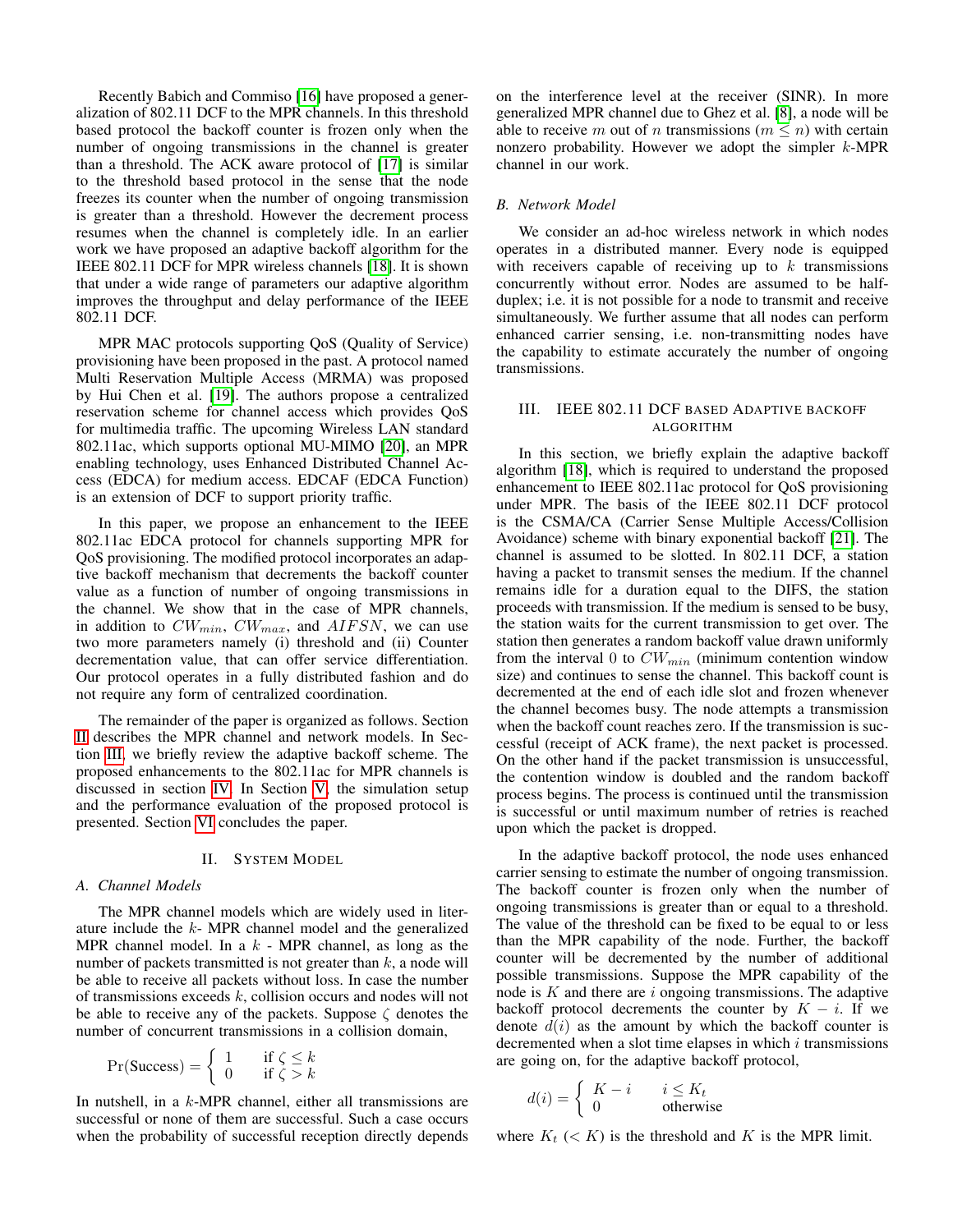<span id="page-2-2"></span>TABLE I: Access Categories and intended applications

| <b>Access category</b>     | <b>Application</b>                          |
|----------------------------|---------------------------------------------|
| Access category 0 $(AC0)$  | High priority, real time Voice              |
| Access category 1 $(AC_1)$ | High priority, Video play back              |
| Access category 2 $(AC2)$  | Medium priority, Best Effort                |
| Access category 3 $(AC_3)$ | Lowest priority, Back ground, file transfer |

The protocol adapts itself to the traffic conditions. If the number of transmission is small as compared to the MPR capability then the counter gets decremented faster leading to lesser delay and more throughput.

We retain the definitions of SIFS (Short Inter Frame Space), DIFS (DCF Inter Frame Space), EIFS (Extended Inter Frame Space) as specified in the IEEE 802.11 standard [\[21\]](#page-4-21). However from the MAC layer's perspective the channel becomes Idle or Busy under the following condition. An "Idle Slot" is one in which number of ongoing transmissions is less than or equal to the threshold  $K_t$ . A slot is defined to be "Busy" only if the number of transmission exceeds the threshold  $K_t$ . Since the adaptive protocol can decrement the counter by a number greater than one, the counter may reach even negative values without ever reaching zero. This calls for redefining the condition for transmission. The nodes should attempt a transmission as soon as the counter reaches a nonpositive integer value. When a node attempts a transmission, it checks whether the channel continues to remain idle for a duration of DIFS in which no more than  $K_t$  transmissions take place.

An important consequence of not freezing the counter during an ongoing transmission is that the transmissions from different nodes may not be frame synchronous. Further, an ongoing transmissions can encounter collision any time during its transmission for the following reason: When the number of ongoing transmissions, is less than or equal to threshold, two or more nodes can continue to count down and reach a nonpositive counter value at the same slot. As a result, they may begin their transmissions. If the resultant number of transmissions (ongoing plus the newly initiated transmissions) exceeds the MPR limit, collision occurs, not only to the newly initiated transmission but also for the already ongoing transmissions. In other words, a transmission can be declared to be successful only if it does not encounter collision until its completion.

# <span id="page-2-0"></span>IV. SERVICE DIFFERENTIATION FOR MPR WITH ENHANCED CARRIER SENSING

In this section we propose an enhancement to the performance of EDCA protocol of 802.11ac with the use of adaptive backoff protocol. The basic idea is to set higher thresholds for high priority traffic and lower thresholds for lower priority traffic. Additional service differentiation is obtained by adopting different algorithms for counter decrements based on the priority of the traffic i.e. adaptive algorithm for higher priority traffic and non adaptive algorithm for low priority traffic. In order to validate the use of  $K_t$  as a service differentiation parameter, we have carried out the simulation for four different access categories which roughly corresponds to urgent, real time and non real time data traffic as shown in Table [I.](#page-2-2) In order to differentiate the Quality of Service (QoS) given to each access categories, we set different values

<span id="page-2-3"></span>TABLE III: Simulation Parameters

| Parameter               | Value          |
|-------------------------|----------------|
| Packet payload          | 8184 bits      |
| MAC Header              | 272 bits       |
| PHY Header              | 128 bits       |
| Channel Bit Rate        | 1Mbps          |
| Slot time $(\sigma)$    | $50 \; \mu s$  |
| <b>DIFS</b>             | $128 \; \mu s$ |
| Max backoff stage $(m)$ | 5              |
| Retry limit             |                |

of thresholds for different Access Categories(ACs). The use of adaptive / non-adaptive counter decrementing strategies are also used for service differentiation. Table [II](#page-3-0) summarizes the access categories and service differentiation techniques, where L corresponds to the estimated number of transmissions.  $K_t$ is the threshold and  $K$  is the MPR limit.

# V. PERFORMANCE EVALUATION

### <span id="page-2-1"></span>*A. Simulation Setup*

The network model adopted in our simulation corresponds to N users with uplink to a common access point. In other words  $N$  nodes are communicating with a central node having MPR capability of  $K$ , through a common wireless channel. This situation is equivalent to an ad-hoc network of  $N$  stations, each having MPR capability of  $K$ , where data exchange takes place between two arbitrary stations. The packet arrival processes at each node is a Poisson process independent of arrivals at other nodes. Further, all packet lengths are of fixed size. We assume k-MPR channel model for the simulations although the proposed protocol can be used under generalized MPR channels. We assume ideal channel conditions - transmission errors occur only as a result of collisions. The simulations were carried out for basic access only (no RTS/CTS).

In our simulation, we have used the network parameters given in Table [III,](#page-2-3) mostly taken from IEEE 802.11 standard [\[21\]](#page-4-21) for FH-PHY. The simulations are done using SimPy [\[22\]](#page-4-22) discrete event simulator, using Python. Since our goal was to study the MAC layer performance of different protocols, the details of the PHY layer were omitted. Therefore a simulator with an ideal physical layer was implemented using SimPy discrete event simulator. The throughput, MAC delay and jitter for each access categories were computed. The results are described in the next section.

## *B. Results*

We first investigate the effect of contention window size for different access categories by varying the  $CW_{min}$ . In Fig. [1,](#page-3-1) the saturation throughput is plotted against  $CW_{min}$ . The high priority traffic gets higher share of the channel bandwidth as expected. It is to be noted that the service differentiation is maximum when  $CW_{min}$  is set at a value of 50 much greater [\[18\]](#page-4-17) than what is recommended by the EDCA standard. However to keep the delay small, the  $CW_{min}$  can be set to a lower value such as 16. There is a trade off between service differentiation and the acceptable delay of  $AC_0$ . In our simulation the  $CW_{min}$  is varied till 500 to study the variation of saturation throughput with changes in contention window size. Note that both  $AC_0$  and  $AC_1$  use adaptive protocol but with different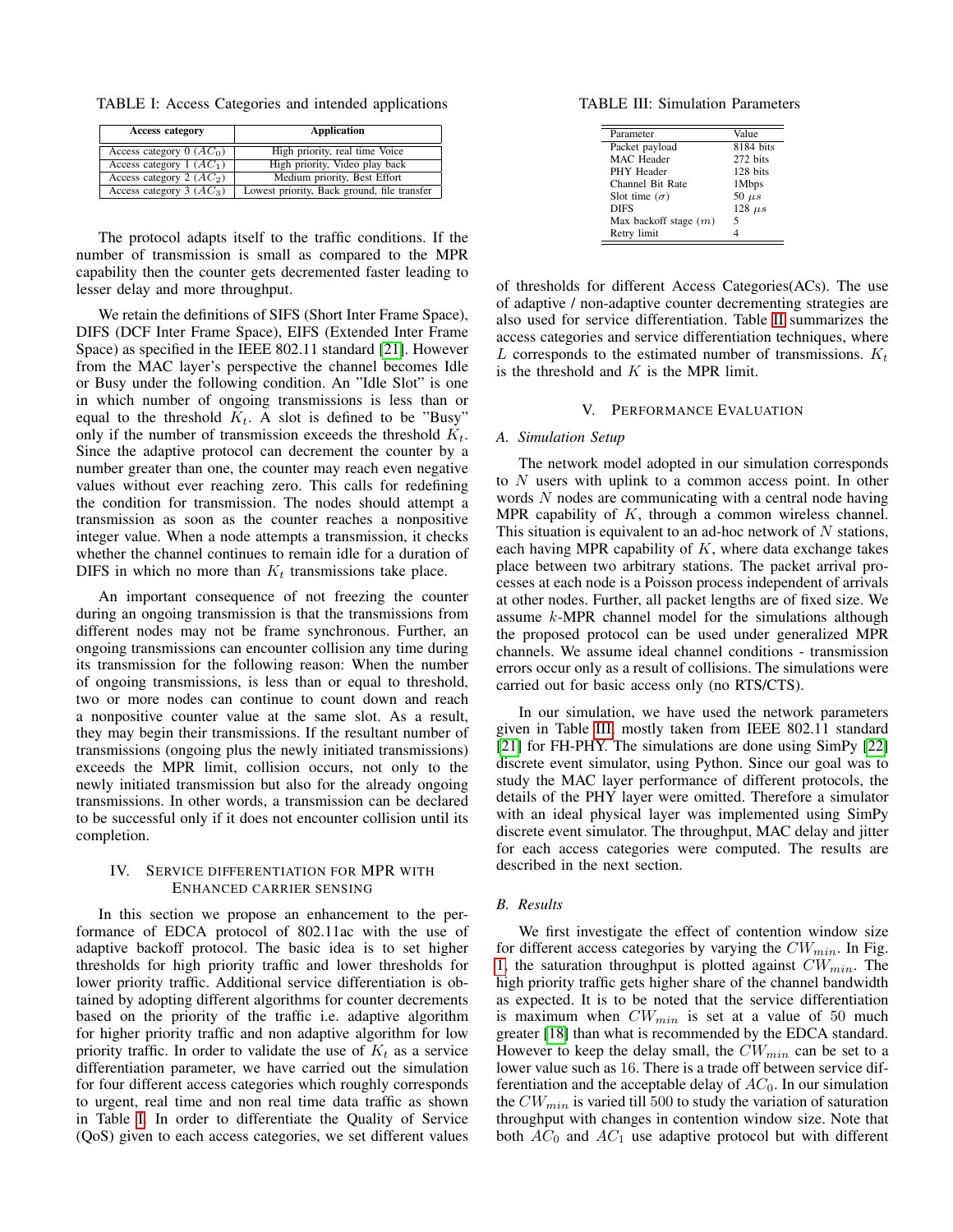TABLE II: Access categories and service differentiation

<span id="page-3-0"></span>

| Access Category   Parameters |                                                                                 |
|------------------------------|---------------------------------------------------------------------------------|
| AC <sub>0</sub>              | Kt = K-1, and count down is adaptive = K - L                                    |
| AC <sub>1</sub>              | Kt = $\lceil K/2 \rceil$ and count down is adaptive = K - L                     |
| AC <sub>2</sub>              | Kt = $\lceil K/4 \rceil$ and count down is non adaptive, always decrement by 1. |
| AC <sub>3</sub>              | $Kt = 1$ and count down is non adaptive, always decrement by 1.                 |

<span id="page-3-1"></span>

Fig. 1: The saturated throughput against contention window size CWmin for different access categories (*Params*: Number of stations  $N = 40, K = 8$ 

thresholds. It is interesting to note that for large  $CW_{min}$ , the performance of  $AC_1$  and  $AC_0$  approach each other. In order to report this finding we retained the plot till  $CW_{min} =$ 500. The two plots shows very less throughput for  $AC_2$  and  $AC_3$  since the network is operating in saturation. In such a case, The channel is filled with high priority traffic and low priority traffic is not carried at all. From a node's point of view, since the channel is seldom idle, the counters for low priority traffic do not get decremented often. In Fig. [2,](#page-3-2) the throughput is plotted against normalized offered traffic. At very small arrival rates, all the access categories get access to channel and almost all traffic are carried. When the network load increases, the priorities come into picture. At moderate loads, the low priority traffic is effectively excluded from channel access. At still higher traffics, only high priority packets are being transmitted. As the offered traffic is increased the number of concurrent transmissions also increases. Low priority access categories having lower threshold  $(K_t)$  would freeze their back off counter and defer the transmission attempts. This results in higher throughput for higher priority access categories. In Fig. [3,](#page-3-3) the MAC delay is plotted against normalized offered traffic or aggregate arrival rate. The offered traffic is normalized with respect to the packet transmission time. Since the MPR channel can support more than one transmissions normalized arrival rate of more than 1 is allowed. The MAC delay plot in Fig. [3](#page-3-3) follows a similar pattern as we found for throughput. At lower arrival rates, the channel is mostly idle and most of the packets are transmitted right away. Therefore the MAC delay is

<span id="page-3-2"></span>

Fig. 2: The throughput against offered traffic for different access categories (*Params*: Number of stations  $N = 40$ ,  $K = 8, m = 7, CW_{min} = 256$ 

<span id="page-3-3"></span>

Fig. 3: MAC delay against offered traffic for different access categories (*Params*: Number of stations  $N = 40, K = 8$ )

close to zero for all ACs. When the offered traffic is increased, the expected number of ongoing transmission increases. Lower priority access categories having lower threshold freeze their backoff counter more often leading to larger delay. However higher priority access categories continue their countdown leading to lesser delay. Further due to the adaptive nature of countdown process the mean value of the counter decrement